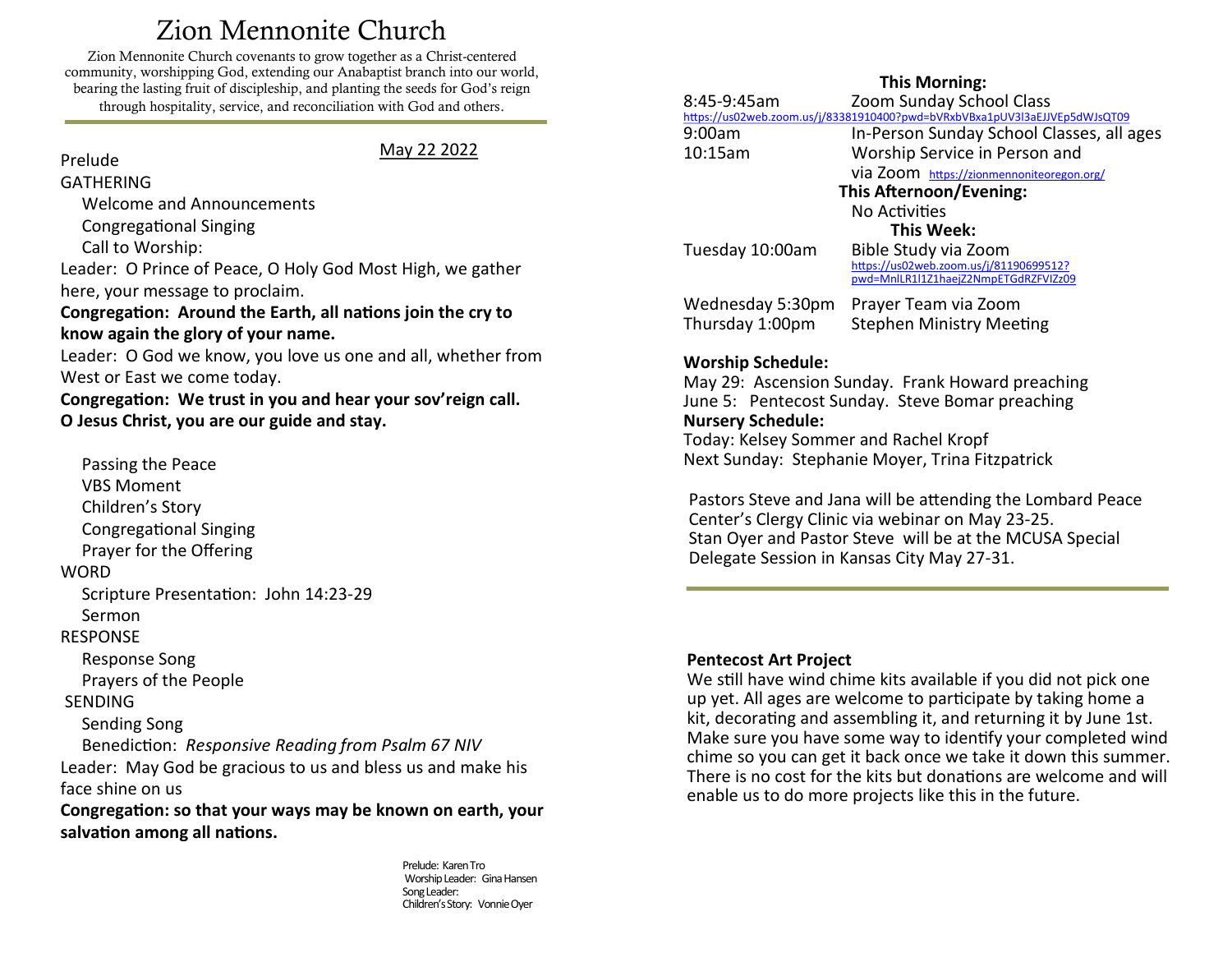**Zion is hosting the annual Pacific Northwest Mennonite Conference meetings on Friday, June 17 and Saturday, June 18.** We are in need of a few persons to help with some tasks. Please talk to Stan Oyer or Jodi Hansen by June 1 if you are available to help:

—someone to pick up the Friday evening dinner food from a caterer in Wilsonville and bring it to Zion on Friday afternoon

—two persons to help with registration on Saturday morning, 7:30 - 9:00 AM

—4 people to help put tables and chairs away after the meal on Saturday evening

—Childcare for children of pastors attending the meetings is needed on Friday afternoon and evening and all day on Saturday. Helpers with childcare will be paid. Help for any parts of a day or evening would be very much appreciated.



We are excited about how this year's curriculum provides opportunities to incorporate new decorations, audiovisuals, and worship ideas. These new opportunities are better suited for an indoor meeting space so we are not renting a large outdoor tent. Like previous years many other VBS activities will be held outside.

Volunteers are needed for many different positions. Sign-ups are available for group leaders (this year called Tour Guides) and for set-up/take-down. Contact VBS Directors Bre Epp, Stephanie Moyer, Eliza Gingerich, Brie Ediger.